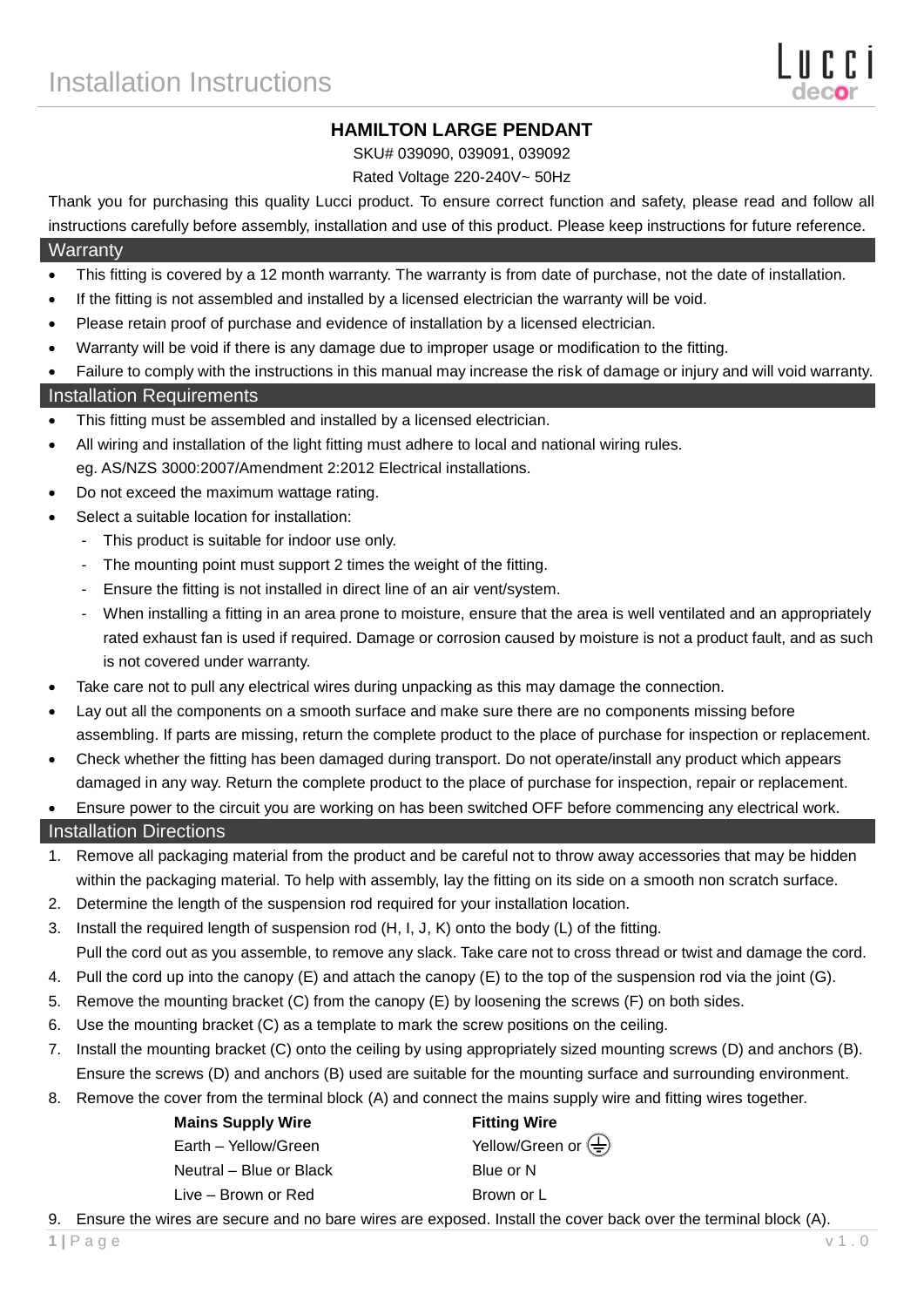- 10. Install the canopy (E) onto the mounting bracket (C) and secure by tightening the screws (F) on both sides.
- 11. Install globes (N not included) into the lamp holders. Do not exceed the maximum wattage rating.
- 12. Install the glass shade (O) onto the fitting and secure by tightening the screws (M) on the sides.
- 13. After the installation, switch on the fitting to test and enjoy your new lighting product.